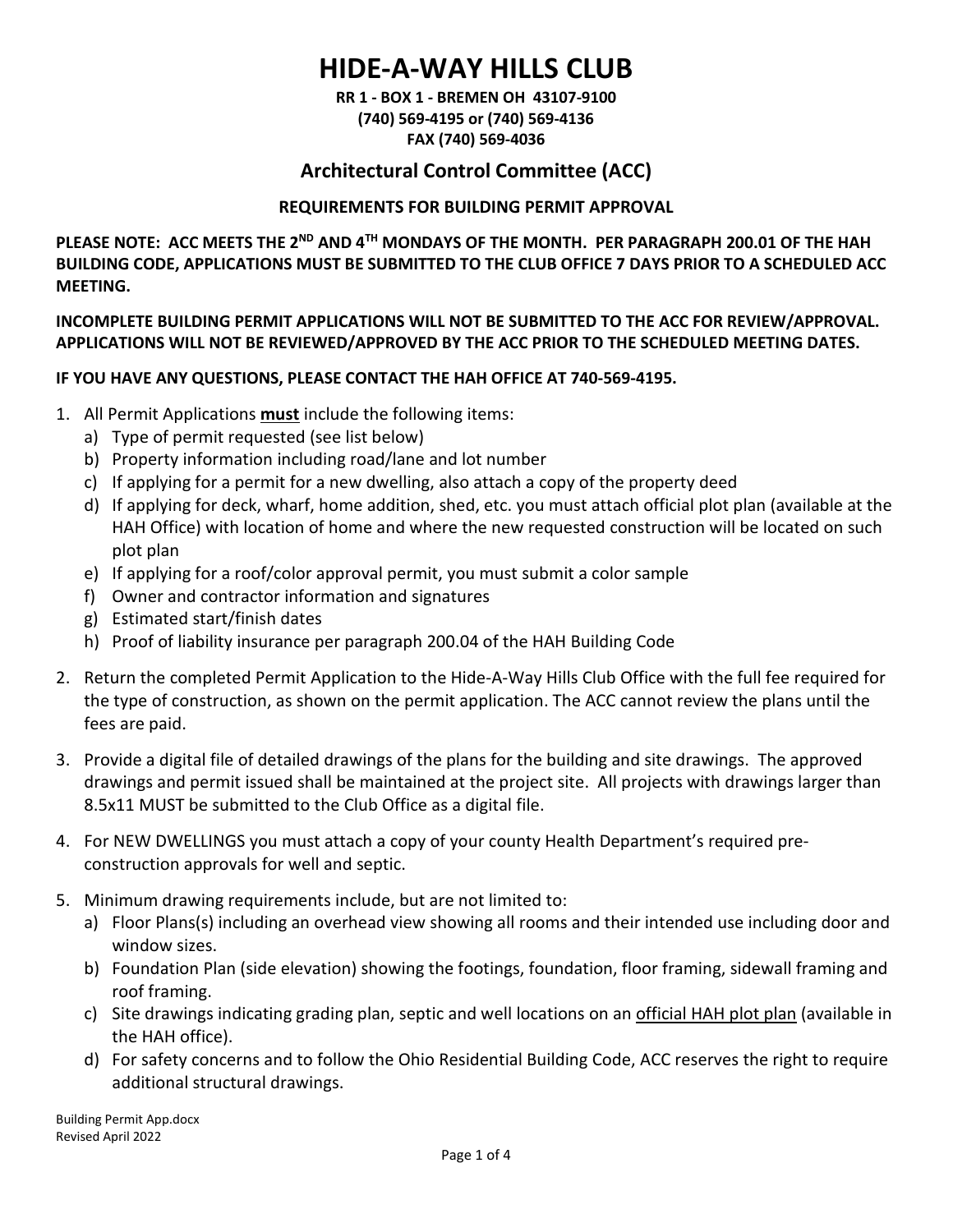#### **HIDE-A-WAY HILLS CLUB BUILDING PERMIT APPLICATION**

I fully understand that no excavation, construction, or structural alteration, electrical or mechanical installation or alteration of any building, structure, or part thereof and no use of the above shall be undertaken or performed until the permit applied for herein has been approved and issued by the Hide-A-Way Hills Club Architectural Control Committee.

I hereby certify that I am the owner of the named property, or that the proposed work is authorized by the owner of record and that I have been authorized by the owner to make this application as his/her authorized agent and I agree to conform to all applicable laws of the jurisdiction. In addition, if a permit for work described in this application is issued, I certify that the ACC or the HAH General Manager shall have the authority to enter areas covered by such permit at any reasonable hour to enforce the provisions of the code(s) applicable to such permit.

It shall be the responsibility of the member to secure all permits and comply with all local, county, state and federal building codes and to insure the structural integrity of his or her completed project. The Hide-A-Way Hills Club, its Committee and the Board of Trustees shall not be held liable for any failure, imagined or actual.

#### **FINES FOR NON-COMPLETION OF BUILDING PROJECTS**

The fines for non-completion of building projects in the permitted time are as follows unless the member has renewed the permit and paid a new permit application fee.

For dwellings and additions over 350 square feet the fine is \$100.00 per month for up to six months and \$500.00 per month thereafter until construction is completed and a Certificate of Occupancy issued or there is a final site review.

For all other projects the fine for non-completion is \$25.00 per month for up to six months and \$50.00 per month thereafter until construction is completed and there is a final site review.

#### **PERMIT EXCEPTIONS**

Emergency repairs caused by weather conditions or acts of nature (trees falling, wind damage, etc.) do not require permits. You are still required to comply with ACC Code regarding color, material, etc.

#### **I HEREBY ACKNOWLEDGE THAT I HAVE READ AND FULLY UNDERSTAND THE ABOVE LISTED INSTRUCTIONS.**

| Member signature:     | Date: |  |
|-----------------------|-------|--|
| Contractor signature: | Date: |  |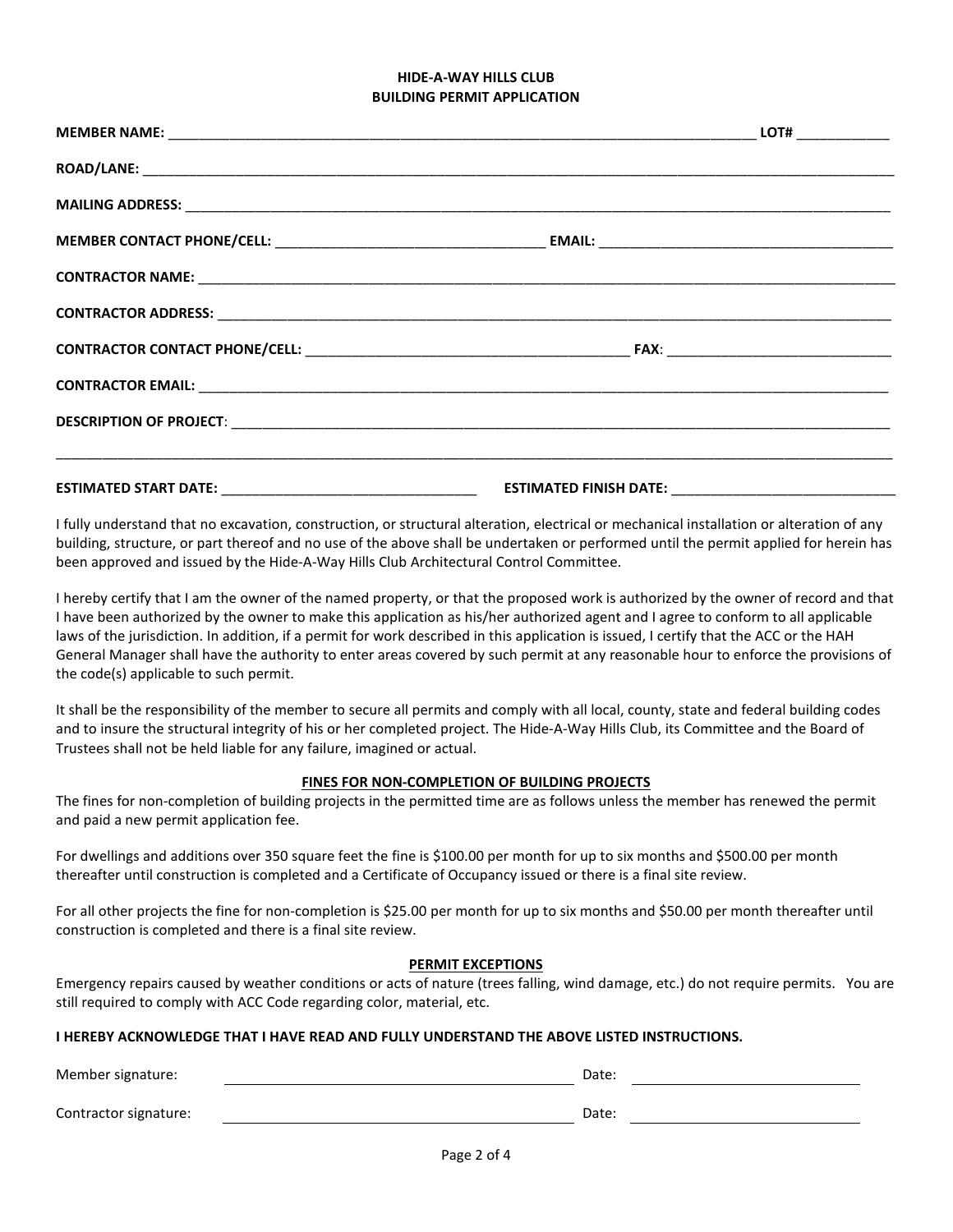#### **HIDE-A-WAY HILLS CLUB BUILDING PERMIT APPLICATION**

| <b>TYPE OF PERMIT</b>                                      | <b>FEE</b>    | <b>CONSTRUCTION DEPOSIT*</b> |
|------------------------------------------------------------|---------------|------------------------------|
|                                                            |               |                              |
| <b>SECTION 200.02</b>                                      |               |                              |
| <b>NEW DWELLINGS</b>                                       | \$500.00      | \$500.00                     |
| ADDITIONS OVER 350 SQUARE FOOT                             | \$250.00      | \$250.00                     |
| FIRST PERMIT EXTENSION                                     | <b>NO FEE</b> |                              |
| ADDITIONAL PERMIT EXTENSIONS                               | \$250.00      |                              |
| <b>ROOF &amp; COLOR APPROVALS</b>                          | <b>NO FEE</b> |                              |
| <b>SECTION 200.05</b>                                      |               |                              |
| ADDITION UNDER 350 SQUARE FEET OR GARAGE                   | \$100.00      | \$250.00                     |
| <b>SECTION 200.06</b>                                      |               |                              |
| <b>FENCE</b>                                               | \$50.00       |                              |
|                                                            |               |                              |
| <b>SECTION 300.02</b>                                      |               |                              |
| DRIVEWAY CONSTRUCTION                                      | \$100.00      |                              |
|                                                            |               |                              |
| <b>SECTION 300.03</b><br>OFF ROAD PARKING                  |               |                              |
|                                                            | \$50.00       |                              |
| <b>SECTION 400.07</b>                                      |               |                              |
| MISCELLANEOUS CONSTRUCTION                                 | \$50.00       |                              |
| Wharf or Recreational Deck                                 |               |                              |
| Wharf appurtenance - Storage Locker                        |               |                              |
| Sheds - Car Port - Other                                   |               |                              |
|                                                            |               |                              |
| <b>SECTION 500.01</b>                                      |               |                              |
| SHORELINE EROSION PROTECTION                               | <b>NO FEE</b> |                              |
|                                                            |               |                              |
| <b>SECTION 600.01</b><br>DEMOLITION OF DWELLINGS & GARAGES | \$500.00      |                              |
|                                                            |               |                              |
| <b>SECTION 600.04</b>                                      |               |                              |
| VARIANCE                                                   | \$250.00      |                              |
|                                                            |               |                              |

**Note: New dwelling permits are valid for twelve (12) months after issuance. All other permits are valid for six (6) months after issuance. The member must notify the HAH office when project is completed and have it viewed by the ACC & General Manager.**

**\*Construction deposits are refunded after final review by ACC & General Manager.**

| <b>HAH OFFICE USE ONLY:</b> |  |     |     |                |  |  |
|-----------------------------|--|-----|-----|----------------|--|--|
| Fee Rec'd/CK#:              |  | CK# | BY: | Date Received: |  |  |
| Permit Number:              |  |     |     | Date Issued:   |  |  |